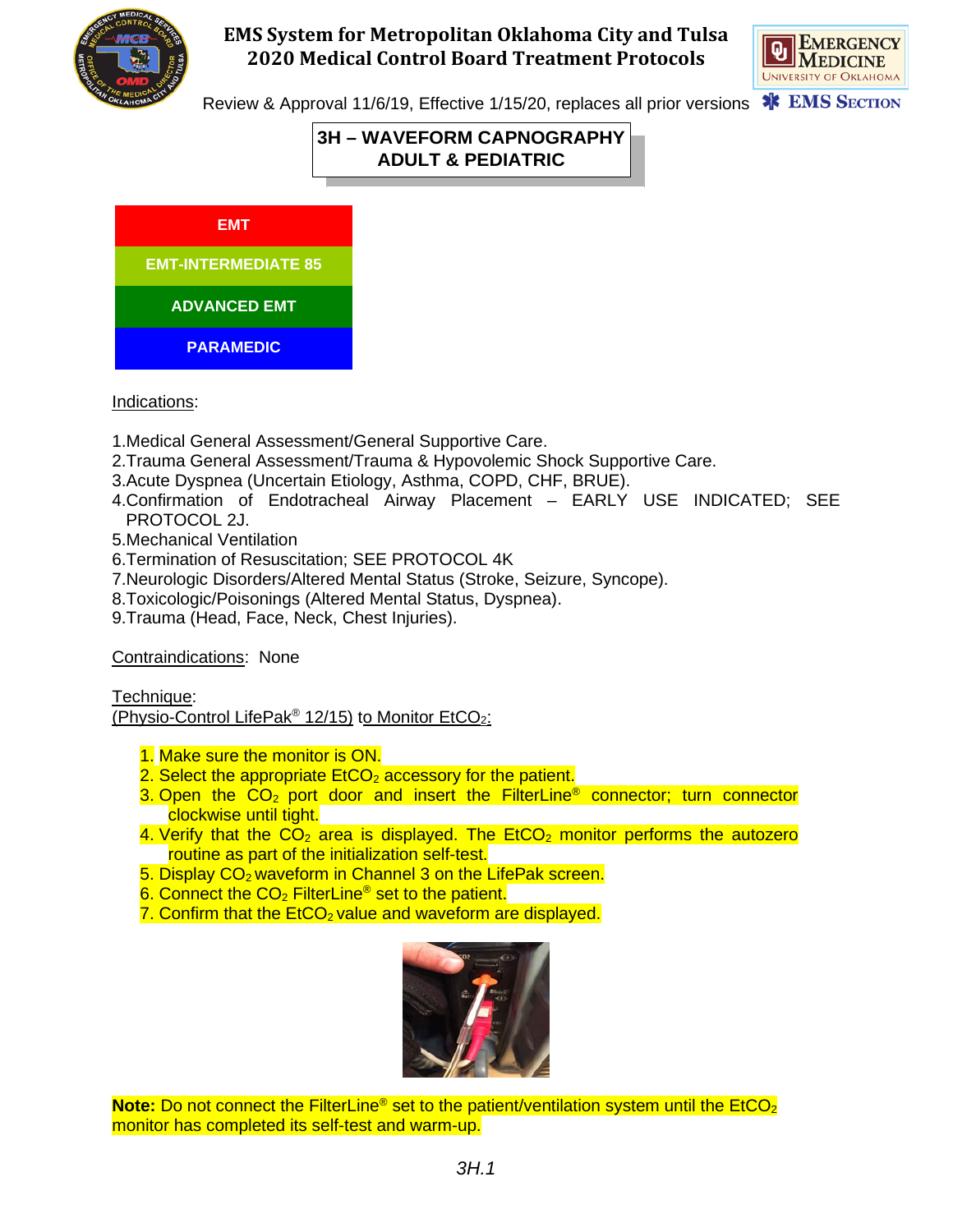



Review & Approval 11/6/19, Effective 1/15/20, replaces all prior versions **\*\*** EMS SECTION

## **PROTOCOL 3H: Waveform capnography – Adult & Pediatric, cont.**

### Critical Comment:

When CO<sub>2</sub> is **NOT** detected, four factors must be quickly assessed:

- 1. Loss of airway apnea? esophageal endotracheal tube placement/migration? obstruction?
- 2. Circulatory collapse cardiac arrest? massive pulmonary embolism? exsanguination?
- 3. Equipment failure disconnected or malfunctioning bag-valve or ventilator?
- 4. Adjust EtCO2 scale to 0-20 and print 6 second strip to verify waveform capnograph

#### Interpreting Capnography:

The figure below shows a normal capnography waveform display. There are 4 phases of the waveform that require analysis. The flat **A** – **B** baseline segment (Respiratory Baseline) represents the beginning of exhalation of  $CO<sub>2</sub>$  – free gas that is contained in dead space from the conduction airways (trachea, bronchi). This value normally is zero. The **B** – **C** segment (Expiratory Upstroke), a sharp rise, represents exhalation of a mixture of dead space gases and alveolar gases. The **C** – **D** segment represents the alveolar plateau, characterized by exhalation of mostly alveolar gas. Point **D** is the end-tidal (EtCO<sub>2</sub>) value that is recorded and displayed by the monitor, (peak concentration of  $CO<sub>2</sub>$ occurring at the end of expiration). The **D** – **E** segment (Inspiratory Downstroke), a sharp fall, reflects the inhalation of gases that are  $CO<sub>2</sub> -$  free (room air or supplemental oxygen). Alterations of the normal capnograph or  $ECO<sub>2</sub>$  values are the result of changes in metabolism, circulation, ventilation, or equipment function.

A normal range for  $ECO<sub>2</sub>$  is  $35 - 45$  mmHg, similar to the range of  $CO<sub>2</sub>$  in arterial blood.

#### Normal Waveform:

Normal Capnography Waveform

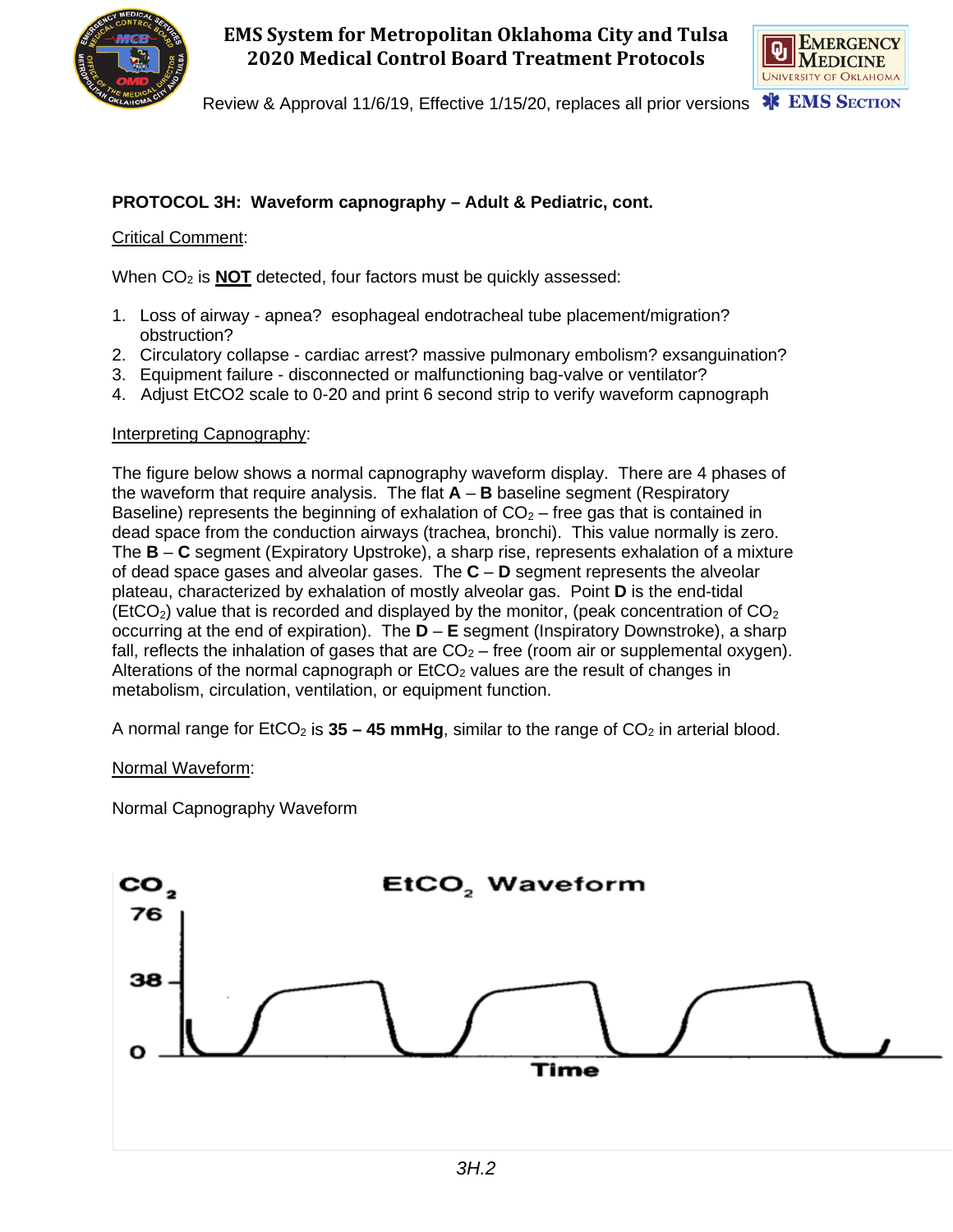



Review & Approval 11/6/19, Effective 1/15/20, replaces all prior versions

## **PROTOCOL 3H: Waveform capnography – Adult & Pediatric, cont.**

### Interpreting Capnography:

The figure below shows a normal capnography waveform display. There are 4 phases of the waveform that require analysis. The flat **A** – **B** baseline segment (Respiratory Baseline) represents the beginning of exhalation of  $CO<sub>2</sub>$  – free gas that is contained in dead space from the conduction airways (trachea, bronchi). This value normally is zero. The **B** – **C** segment (Expiratory Upstroke), a sharp rise, represents exhalation of a mixture of dead space gases and alveolar gases. The **C** – **D** segment represents the alveolar plateau, characterized by exhalation of mostly alveolar gas. Point **D** is the end-tidal (EtCO<sub>2</sub>) value that is recorded and displayed by the monitor, (peak concentration of  $CO<sub>2</sub>$ ) occurring at the end of expiration). The **D** – **E** segment (Inspiratory Downstroke), a sharp fall, reflects the inhalation of gases that are  $CO<sub>2</sub> -$  free (room air or supplemental oxygen). Alterations of the normal capnograph or  $ECO<sub>2</sub>$  values are the result of changes in metabolism, circulation, ventilation, or equipment function.

A normal range for  $ECO<sub>2</sub>$  is  $35 - 45$  mmHg, similar to the range of  $CO<sub>2</sub>$  in arterial blood.

### Normal Waveform:

Normal Capnography Waveform

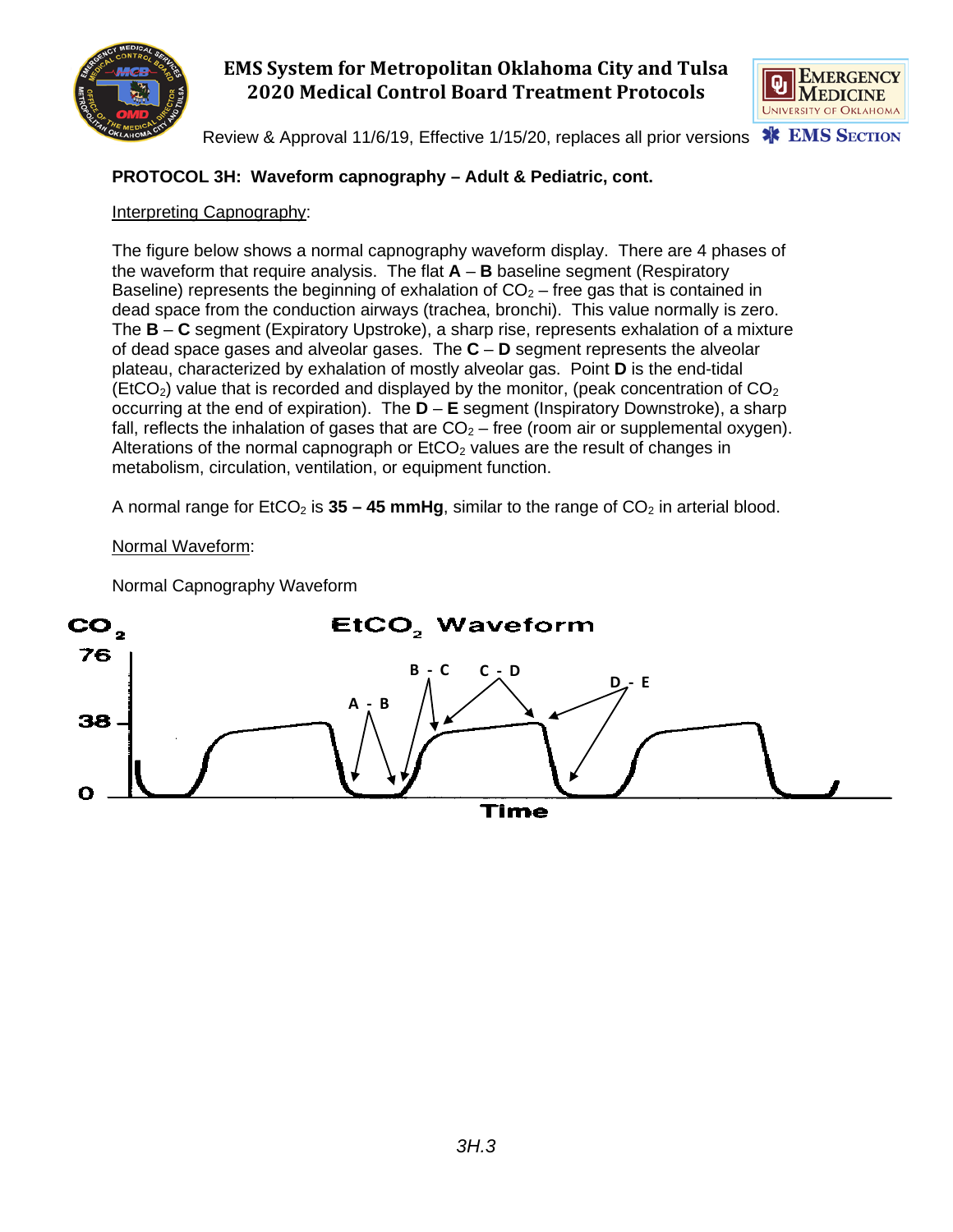



Review & Approval 11/6/19, Effective 1/15/20, replaces all prior versions

## **PROTOCOL 3H: Waveform capnography – Adult & Pediatric, cont.**

Abnormal Waveforms:



Possible Causes:

### **1.Endotracheal tube in esophagus.**

#### **2.Apnea.**

- 3.Endotracheal tube or supraglottic not connected to capnography detector.
- 4.Total obstruction/mucus plugging.
- 5.Capnography malfunction if abnormal waveform persists with change in capnography adaptor, the endotracheal tube or supraglottic MUST be withdrawn and intubation or supraglottic placement reattempted.

#### Sustained low ETCO<sub>2</sub> with good alveolar plateau:



Possible Causes:

- 1. Hyperventilation (due to underlying illness/injury or excessive assisted ventilations).
- 2. Hypothermia (Decrease in Metabolism).



Possible causes:

- 1. Bronchospasm of asthma or COPD exacerbation.
- 2. Incomplete obstruction/mucus plugging.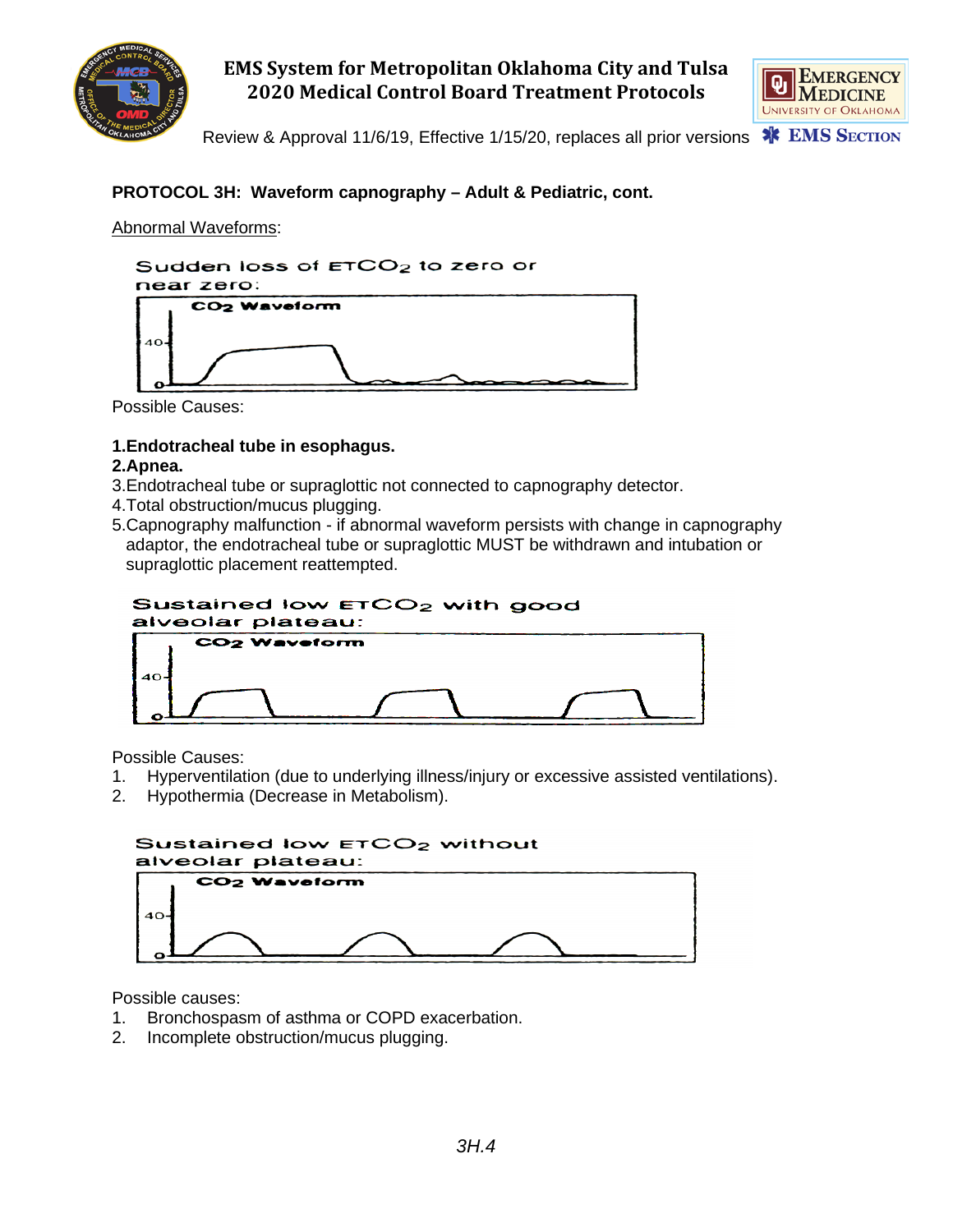



Review & Approval 11/6/19, Effective 1/15/20, replaces all prior versions

## **PROTOCOL 3H: Waveform capnography – Adult & Pediatric, cont.**

Abnormal Waveforms:



Possible causes:

- 1. Hypoventilation (due to underlying illness/injury or inadequate assisted ventilations).
- 2. Hyperthermia, pain, shivering (Increase in Metabolism).



Possible causes:

- 1. Hypoventilation (due to underlying illness/injury or inadequate assisted ventilations).
- 2. Rising body temperature, increasing pain (Increasing Metabolism).

# Exponential decrease in  $ETCO<sub>2</sub>$ :



Possible causes:

- 1. Cardiopulmonary arrest.
- 2. Pulmonary embolism.
- 3. Sudden hypotension, massive blood loss, cardiopulmonary bypass.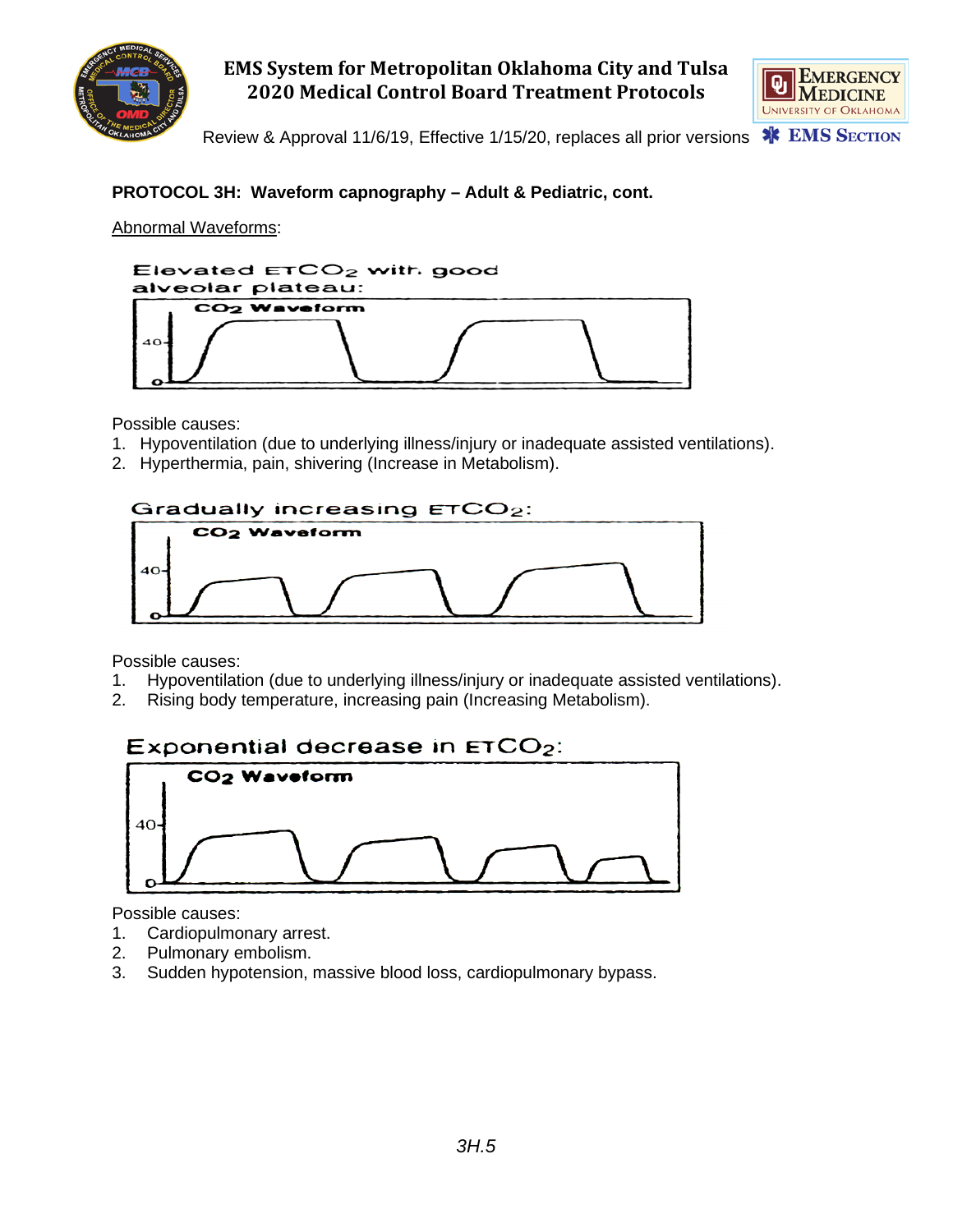



Review & Approval 11/6/19, Effective 1/15/20, replaces all prior versions

### **PROTOCOL 3H: Waveform capnography – Adult & Pediatric, cont.**

Abnormal Waveforms:



Cardiogenic oscillations are caused by changes in thoracic volume secondary to expansion and contraction of the myocardium with each heartbeat. They are usually seen in patients with small tidal volumes and slow respiratory rates, and are of little physiologic consequence.



Spontaneous breathing efforts may be evident on the CO2 waveform display. The patient on the top demonstrates poorer quality spontaneous breathing effort than the patient on the bottom.